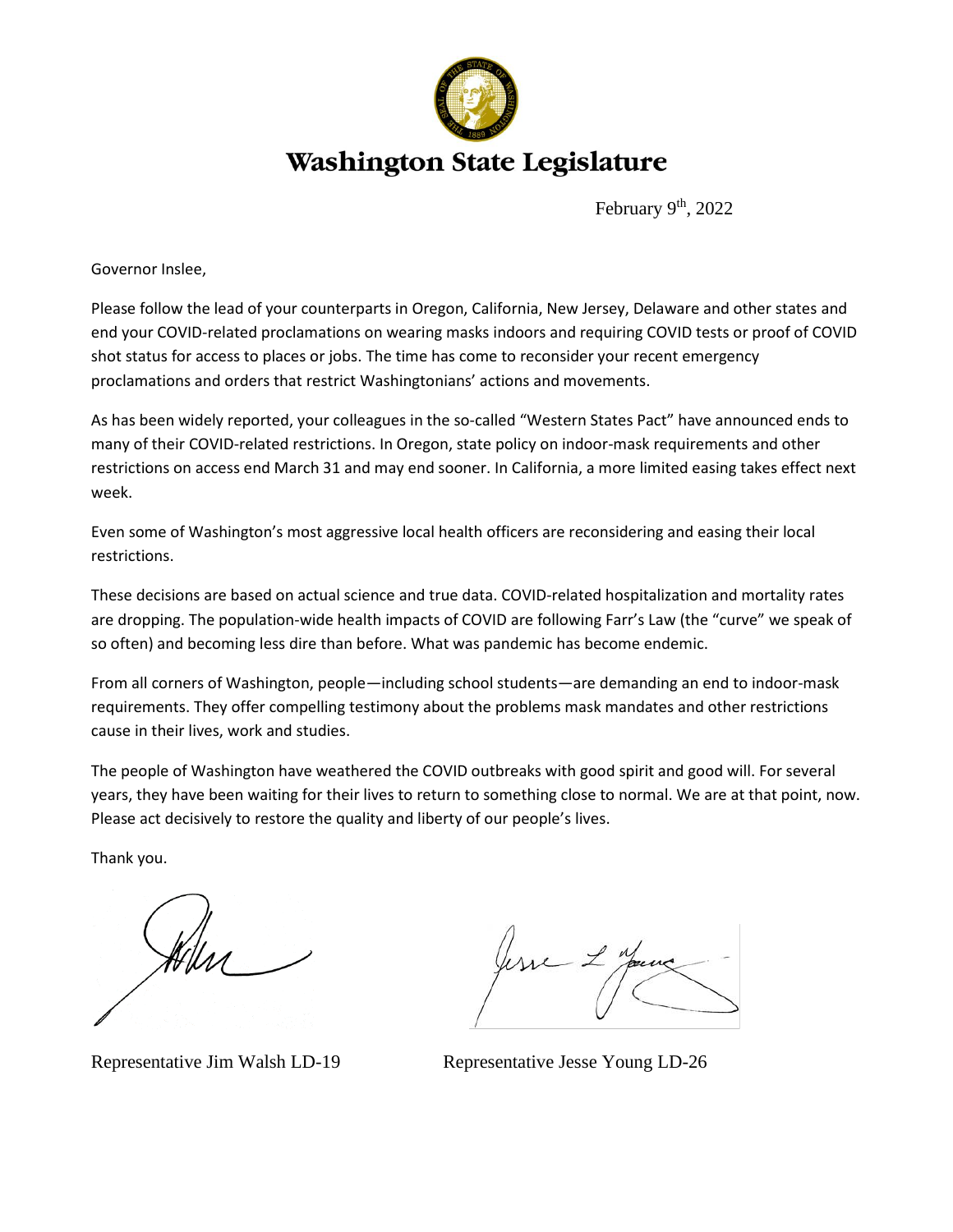Representative Peter Abbarno LD-20 Representative Joel McEntire LD-19

Jack Melve

() vili

Brodley A. Klippert

Representative Vicki Kraft LD-17 Representative Brad Klippert LD-8

Cyndy Jacobsen

Representative Cyndy Jacobsen LD-25 Representative Carolyn Eslick LD-39

Carolyn Eslick

Gic Robertson

Minley a State

Representative Eric Robertson LD-31 Representative Mike Steele LD-12

Malo

Representative Drew MacEwen LD-35 Representative Andrew Barkis LD-2

D